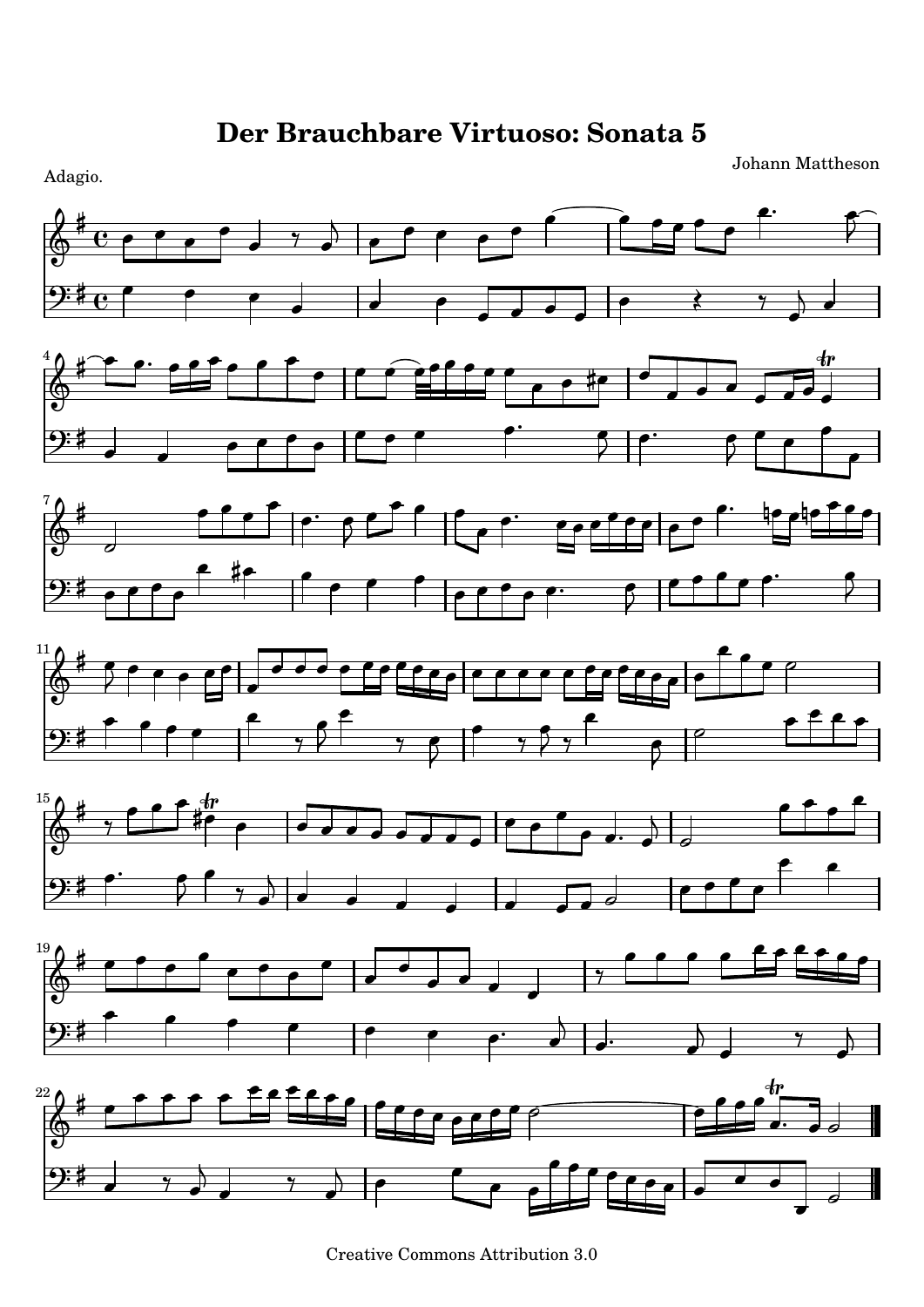Allemande.













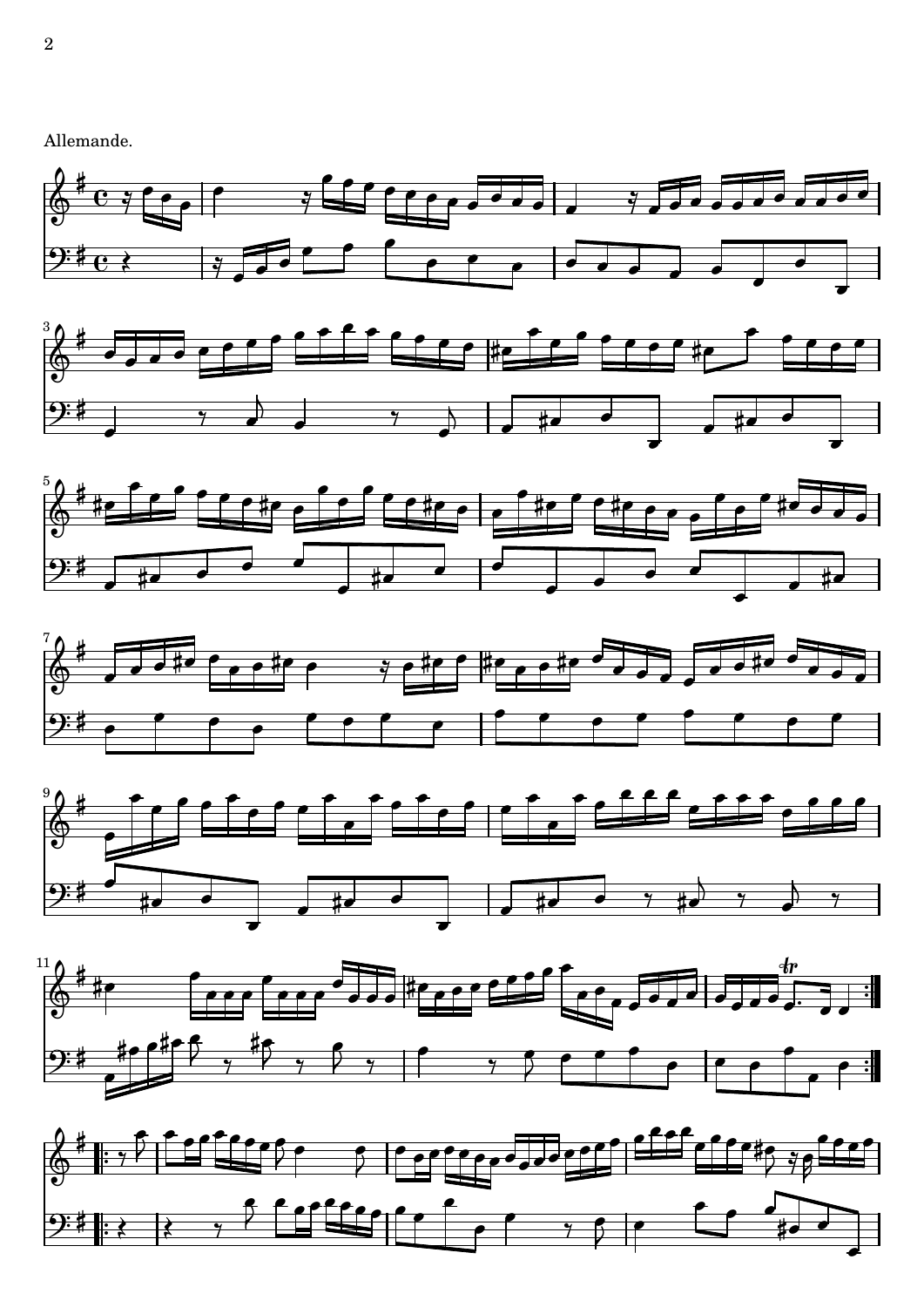











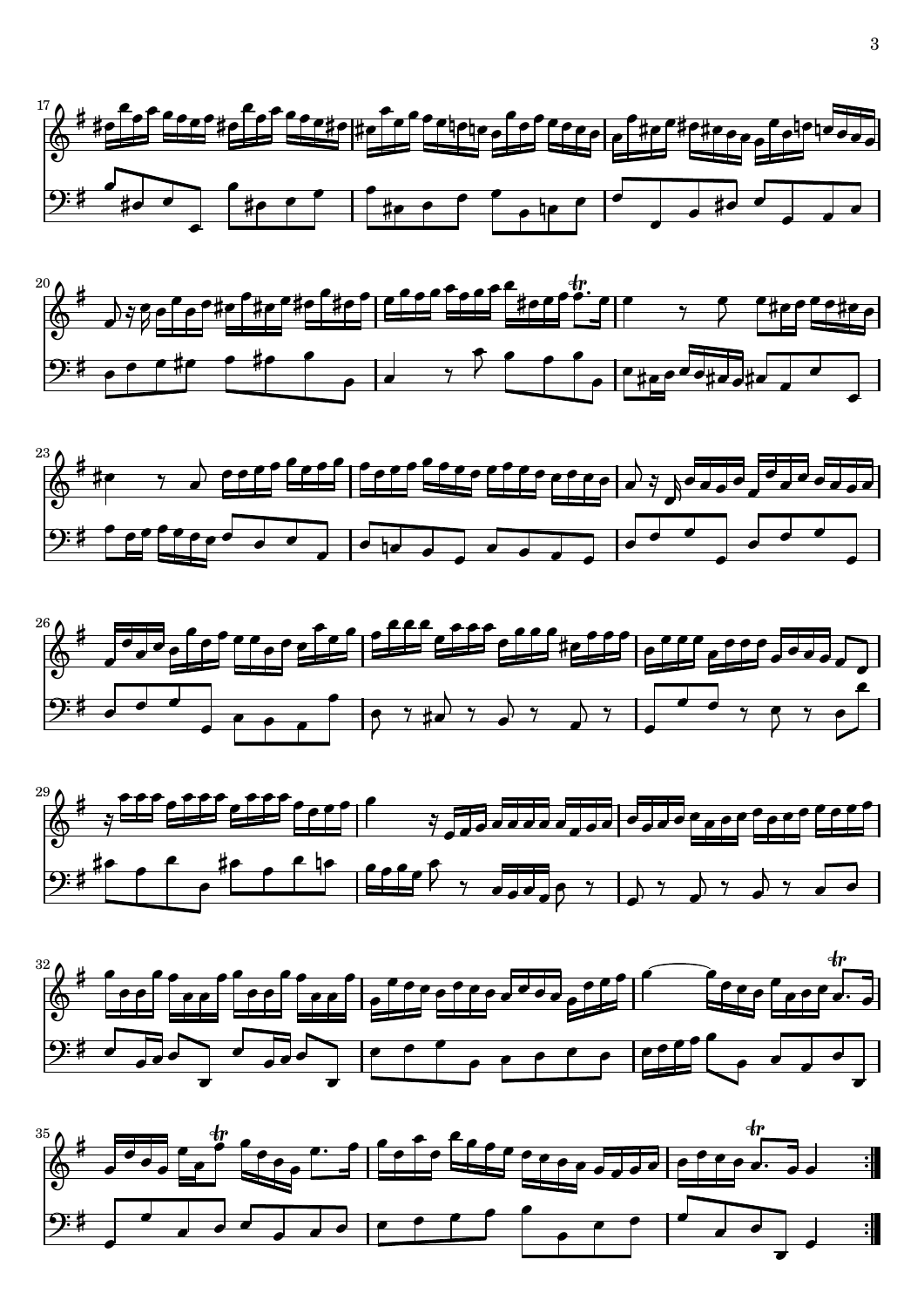Adagio.





Giga.



![](_page_3_Figure_5.jpeg)

![](_page_3_Figure_6.jpeg)